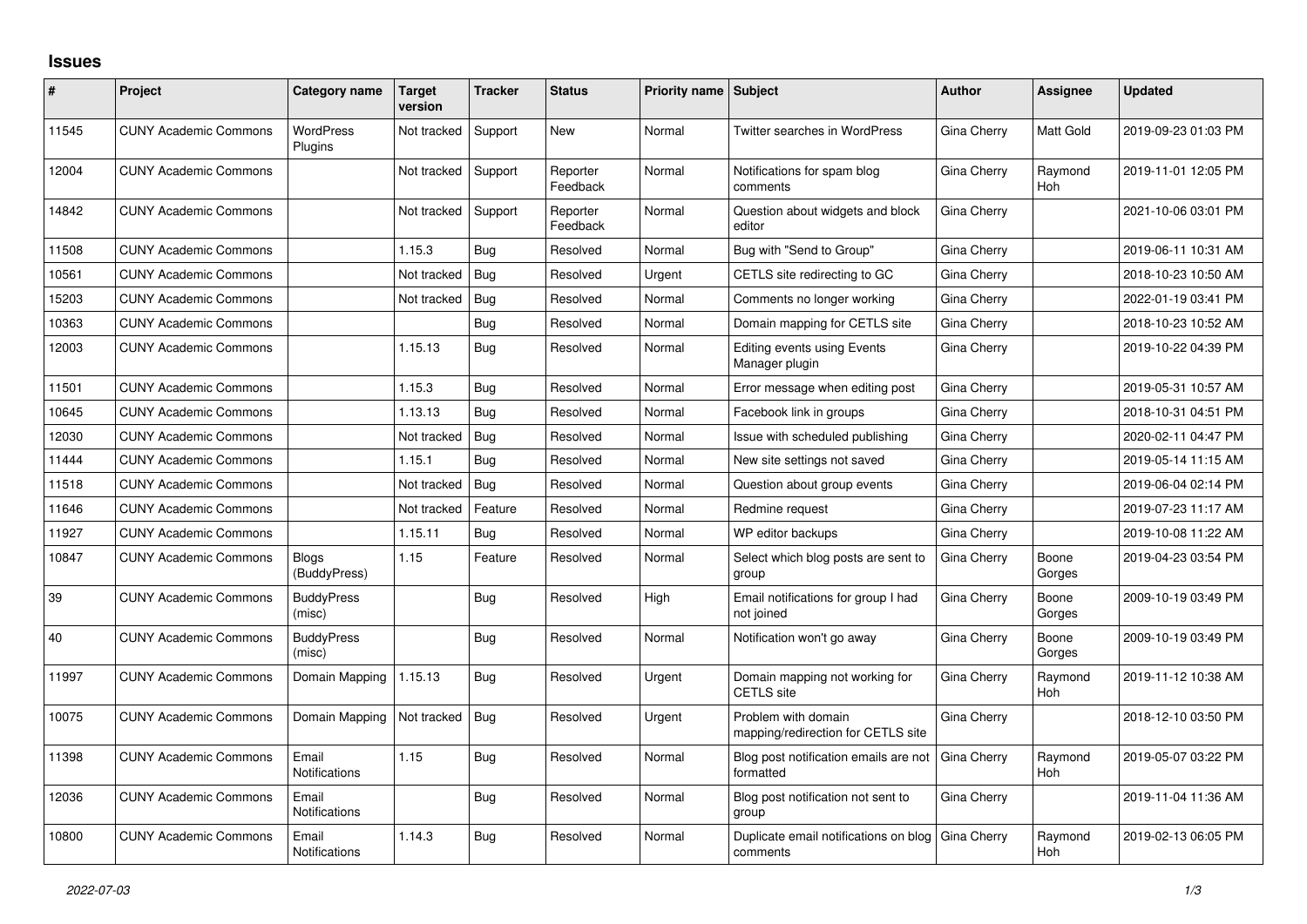| #     | Project                      | Category name                 | <b>Target</b><br>version | <b>Tracker</b> | <b>Status</b> | <b>Priority name Subject</b> |                                                                              | <b>Author</b> | Assignee              | <b>Updated</b>      |
|-------|------------------------------|-------------------------------|--------------------------|----------------|---------------|------------------------------|------------------------------------------------------------------------------|---------------|-----------------------|---------------------|
| 3976  | <b>CUNY Academic Commons</b> | Email<br><b>Notifications</b> | 1.7.18                   | Feature        | Resolved      | Normal                       | Emails to blog subscribers should<br>be sent in HTML                         | Gina Cherry   | Boone<br>Gorges       | 2015-04-12 02:18 PM |
| 11513 | <b>CUNY Academic Commons</b> | Email<br><b>Notifications</b> | 1.15.4                   | <b>Bug</b>     | Resolved      | Normal                       | Extra group notification                                                     | Gina Cherry   | Raymond<br><b>Hoh</b> | 2019-06-25 04:22 PM |
| 11160 | <b>CUNY Academic Commons</b> | Email<br>Notifications        | 1.14.8                   | Bug            | Resolved      | Normal                       | Return of duplicate email<br>notifactions for blog comments                  | Gina Cherry   | Raymond<br>Hoh        | 2019-02-27 12:33 AM |
| 11451 | <b>CUNY Academic Commons</b> | Group Blogs                   | 1.16                     | Feature        | Resolved      | Normal                       | 'Send to group' checkbox should<br>remain unchecked for saved draft<br>posts | Gina Cherry   | Boone<br>Gorges       | 2019-12-04 10:51 AM |
| 15094 | <b>CUNY Academic Commons</b> | Group Invitations             | 2.0.0                    | Bug            | Resolved      | Normal                       | Group admins added to site as<br>authors, not admins                         | Gina Cherry   | Boone<br>Gorges       | 2022-05-26 11:36 AM |
| 11441 | <b>CUNY Academic Commons</b> | Reply By Email                | 1.15.3                   | Bug            | Resolved      | Normal                       | Blog/group comments                                                          | Gina Cherry   | Raymond<br>Hoh        | 2019-06-11 11:05 AM |
| 13969 | <b>CUNY Academic Commons</b> | Server                        | Not tracked              | <b>Bug</b>     | Resolved      | Normal                       | Problems accessing the Commons                                               | Gina Cherry   |                       | 2021-02-11 03:10 PM |
| 11313 | <b>CUNY Academic Commons</b> | Spam/Spam<br>Prevention       | 1.17.7                   | <b>Bug</b>     | Resolved      | High                         | Overly aggressive spam filters                                               | Gina Cherry   | Raymond<br>Hoh        | 2020-11-05 04:30 PM |
| 3892  | <b>CUNY Academic Commons</b> | <b>WordPress</b><br>(misc)    | Future<br>release        | Bug            | Resolved      | High                         | The given object ID is not that of a<br>menu item.                           | Gina Cherry   | Gina Cherry           | 2016-06-21 04:49 PM |
| 4850  | <b>CUNY Academic Commons</b> | <b>WordPress</b><br>Plugins   | 1.8.16                   | Bug            | Resolved      | Immediate                    | ACERT site is down                                                           | Gina Cherry   | Boone<br>Gorges       | 2015-11-05 12:45 PM |
| 3983  | <b>CUNY Academic Commons</b> | <b>WordPress</b><br>Plugins   | Not tracked              | Support        | Resolved      | Normal                       | Bug in list category posts plugin                                            | Gina Cherry   | Boone<br>Gorges       | 2015-05-11 11:58 AM |
| 14848 | <b>CUNY Academic Commons</b> | <b>WordPress</b><br>Plugins   | 1.18.21                  | Bug            | Resolved      | Normal                       | Bug with Gravity Forms/Commons<br>interaction                                | Gina Cherry   | Raymond<br><b>Hoh</b> | 2021-10-13 06:51 PM |
| 11312 | <b>CUNY Academic Commons</b> | <b>WordPress</b><br>Plugins   | Not tracked              | <b>Bug</b>     | Resolved      | Normal                       | Cannot add guest author to post                                              | Gina Cherry   |                       | 2019-04-11 09:56 PM |
| 11488 | <b>CUNY Academic Commons</b> | <b>WordPress</b><br>Plugins   | 1.15.8                   | <b>Bug</b>     | Resolved      | Normal                       | Co-authors plus plug-in                                                      | Gina Cherry   | Raymond<br>Hoh        | 2019-08-27 11:36 AM |
| 8389  | <b>CUNY Academic Commons</b> | <b>WordPress</b><br>Plugins   | 1.11.6                   | Feature        | Resolved      | Normal                       | Gravity Forms + Custom Post Types<br>plug-in                                 | Gina Cherry   | Boone<br>Gorges       | 2017-07-06 08:09 PM |
| 9570  | <b>CUNY Academic Commons</b> | <b>WordPress</b><br>Plugins   | 1.12.13                  | Bug            | Resolved      | Normal                       | Guest authors in Co-Authors Plus<br>plug-in not working                      | Gina Cherry   | Boone<br>Gorges       | 2018-05-01 06:10 PM |
| 14841 | <b>CUNY Academic Commons</b> | <b>WordPress</b><br>Plugins   | 1.18.20                  | Bug            | Resolved      | Normal                       | Issue with Co-Authors Plus in the<br>Customizr theme                         | Gina Cherry   | Raymond<br>Hoh        | 2021-10-07 08:14 PM |
| 7944  | <b>CUNY Academic Commons</b> | <b>WordPress</b><br>Plugins   | 1.10.16                  | Feature        | Resolved      | Normal                       | MailChimp plug-in                                                            | Gina Cherry   |                       | 2017-04-11 12:38 PM |
| 11511 | <b>CUNY Academic Commons</b> | WordPress<br>Plugins          | 1.15.3                   | Feature        | Resolved      | Normal                       | Plug-in request                                                              | Gina Cherry   |                       | 2019-06-11 11:05 AM |